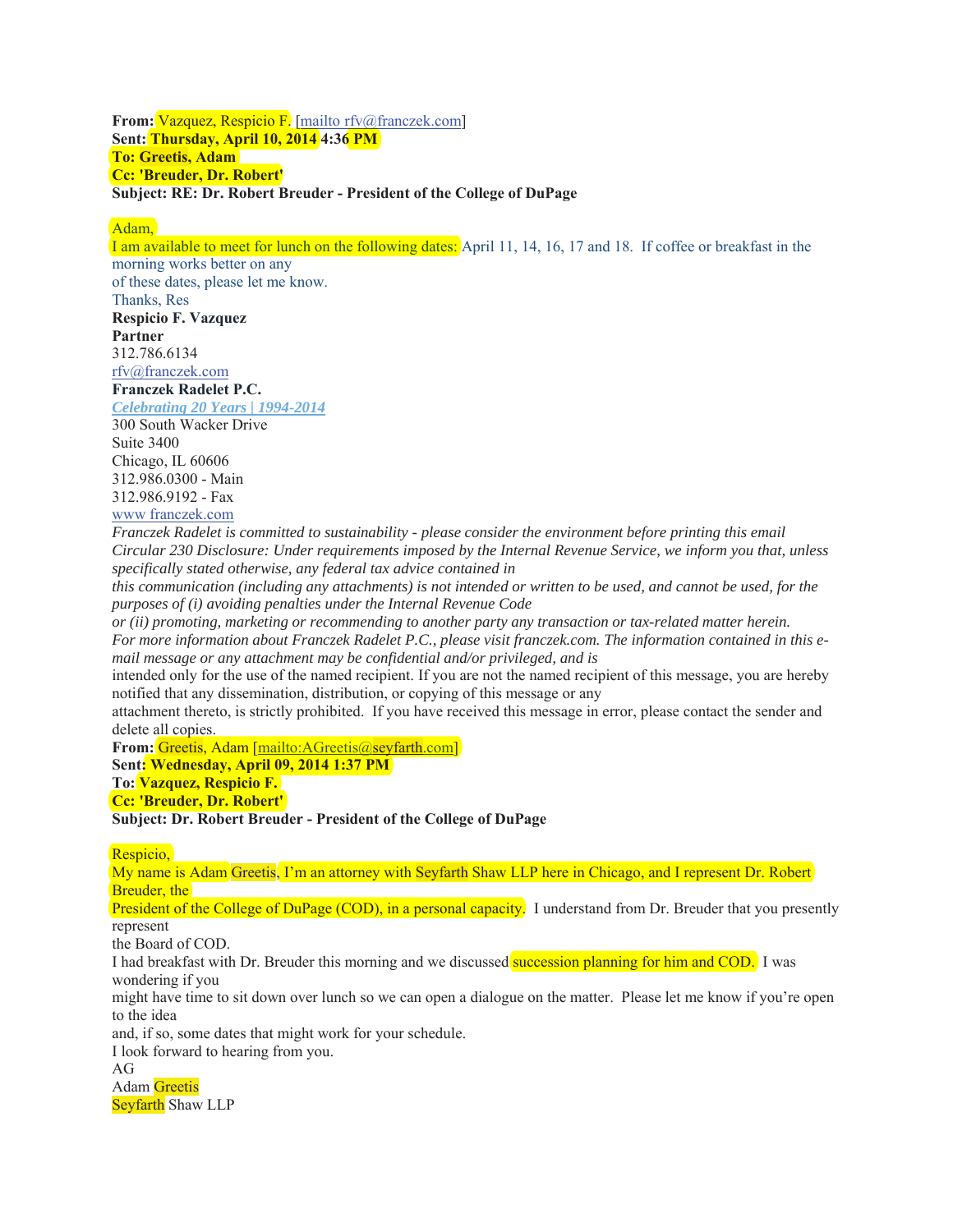> Any tax information or written tax advice contained herein (including any attachments) is not intended to be and cannot be used by any taxpayer for the

purpose of avoiding tax penalties that may be imposed on the taxpayer.

> (The foregoing legend has been affixed pursuant to U.S. Treasury Regulations governing tax practice.) >

> The information contained in this transmission is attorney privileged and/or confidential information intended for the use of the individual or entity named

above. If the reader of this message is not the intended recipient, you are hereby notified that any dissemination, distribution or copying of this communication

is strictly prohibited.

> > \_\_\_\_\_\_\_\_\_\_\_\_\_\_\_\_\_\_\_\_\_\_\_\_\_\_\_\_\_\_\_\_

> From: Breuder, Dr. Robert [mailto:breuder@cod.edu]

> Sent: Tuesday, April 22, 2014 3:23 PM

> To: Greetis, Adam

> Subject: FW: Wednesday

>

 $\rightarrow$ >

> Yes. Am two hours behind Chicago. Chicago time you have in mind? Bob

> Sent from my iPhone

>

> On Apr 22, 2014, at 12:30 PM, "Breuder, Dr. Robert" <br/>breuder@cod.edu<mailto:breuder@cod.edu>> wrote: >

 $>$   $\frac{1}{\sqrt{2}}$  ,  $\frac{1}{\sqrt{2}}$  ,  $\frac{1}{\sqrt{2}}$  ,  $\frac{1}{\sqrt{2}}$  ,  $\frac{1}{\sqrt{2}}$  ,  $\frac{1}{\sqrt{2}}$  ,  $\frac{1}{\sqrt{2}}$  ,  $\frac{1}{\sqrt{2}}$ 

> From: Greetis, Adam [AGreetis@seyfarth.com<mailto:AGreetis@seyfarth.com>]

> Sent: Tuesday, April 22, 2014 2:30 PM

> To: Robert L. Breuder (rlbreuder@gmail.com<mailto:rlbreuder@gmail.com>); Breuder, Dr. Robert

> Subject: Wednesday

> Do you have time tomorrow to chat?

 $> AG$ 

> Adam Greetis

> Seyfarth Shaw LLP

> 131 South Dearborn Street, Suite 2400

> Chicago, IL 60603-5577

 $>$  (312) 460-5520 (direct)

 $>$  (312) 460-7520 (fax)

> agreetis@seyfarth.com<mailto:agreetis@seyfarth.com>

> >

> Any tax information or written tax advice contained herein (including any attachments) is not intended to be and cannot be used by any taxpayer for the

purpose of avoiding tax penalties that may be imposed on the taxpayer.

> (The foregoing legend has been affixed pursuant to U.S. Treasury Regulations governing tax practice.) >

> The information contained in this transmission is attorney privileged and/or confidential information intended for the use of the individual or entity named

above. If the reader of this message is not the intended recipient, you are hereby notified that any dissemination, distribution or copying of this communication

is strictly prohibited.

 $\rightarrow$ 

>

>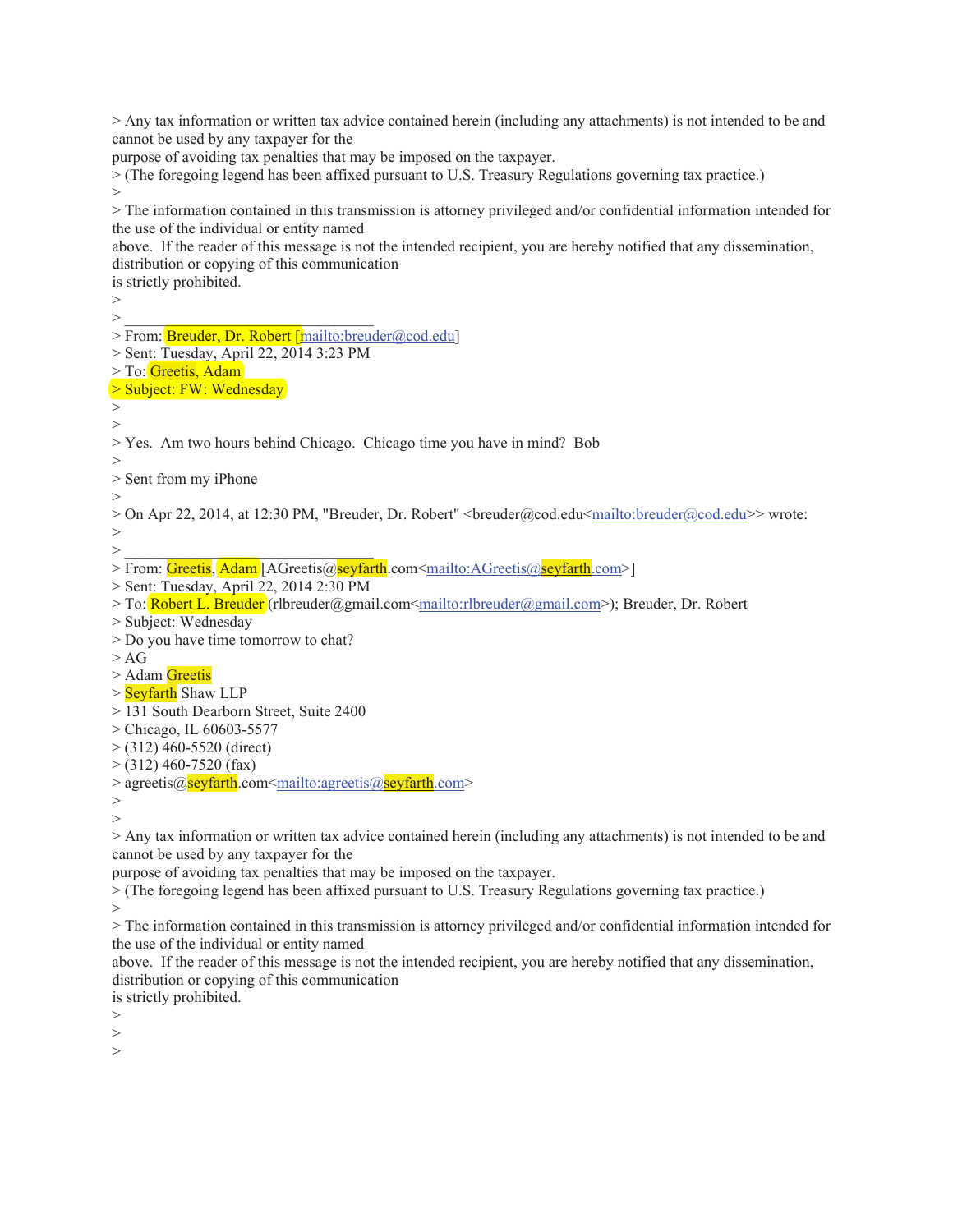**From:**  Breuder, Dr. Robert <br /> **Breuder, Dr. Robert <br />
<b>Example 2018 Sent: Wednesday, April 23, 2014 1:04 PM To: 'Greetis, Adam' <AGreetis@seyfarth.com> Subject: FW: Wednesday**  Love your respect for an old man. Sent from my iPhone > \_\_\_\_\_\_\_\_\_\_\_\_\_\_\_\_\_\_\_\_\_\_\_\_\_\_\_\_\_\_\_\_\_\_\_\_\_\_\_\_ > From: Greetis, Adam [AGreetis@seyfarth.com] > Sent: Wednesday, April 23, 2014 6:04 AM > To: Breuder, Dr. Robert > Subject: RE: Wednesday > > If you've got enough pep and go to kill endangered species, you can work. > Call my office around 3:30P. > Thanks. > > > > Any tax information or written tax advice contained herein (including any attachments) is not intended to be and cannot be used by any taxpayer for the purpose of avoiding tax penalties that may be imposed on the taxpayer. > (The foregoing legend has been affixed pursuant to U.S. Treasury Regulations governing tax practice.) > > The information contained in this transmission is attorney privileged and/or confidential information intended for the use of the individual or entity named above. If the reader of this message is not the intended recipient, you are hereby notified that any dissemination, distribution or copying of this communication is strictly prohibited.  $\geq$ > > From: Breuder, Dr. Robert [mailto:breuder@cod.edu] > Sent: Tuesday, April 22, 2014 10:36 PM > To: Greetis, Adam > Subject: Wednesday > >  $>$  I'm 70. Your just a pup with pep and go. How about 3:30 your time? I leave at 6:30.  $\rightarrow$ > Sent from my iPhone > > > > From: Greetis, Adam [AGreetis@seyfarth.com<mailto:AGreetis@seyfarth.com>] > Sent: Tuesday, April 22, 2014 4:19 PM > To: Breuder, Dr. Robert > Subject: RE: Wednesday > > You're still in Arizona?? What do you need to retire for? > How about any time after 3P Central? >  $>$   $\ge$   $\frac{1}{\sqrt{2}}$  . The contract of the contract of the contract of the contract of the contract of the contract of the contract of the contract of the contract of the contract of the contract of the contract of the c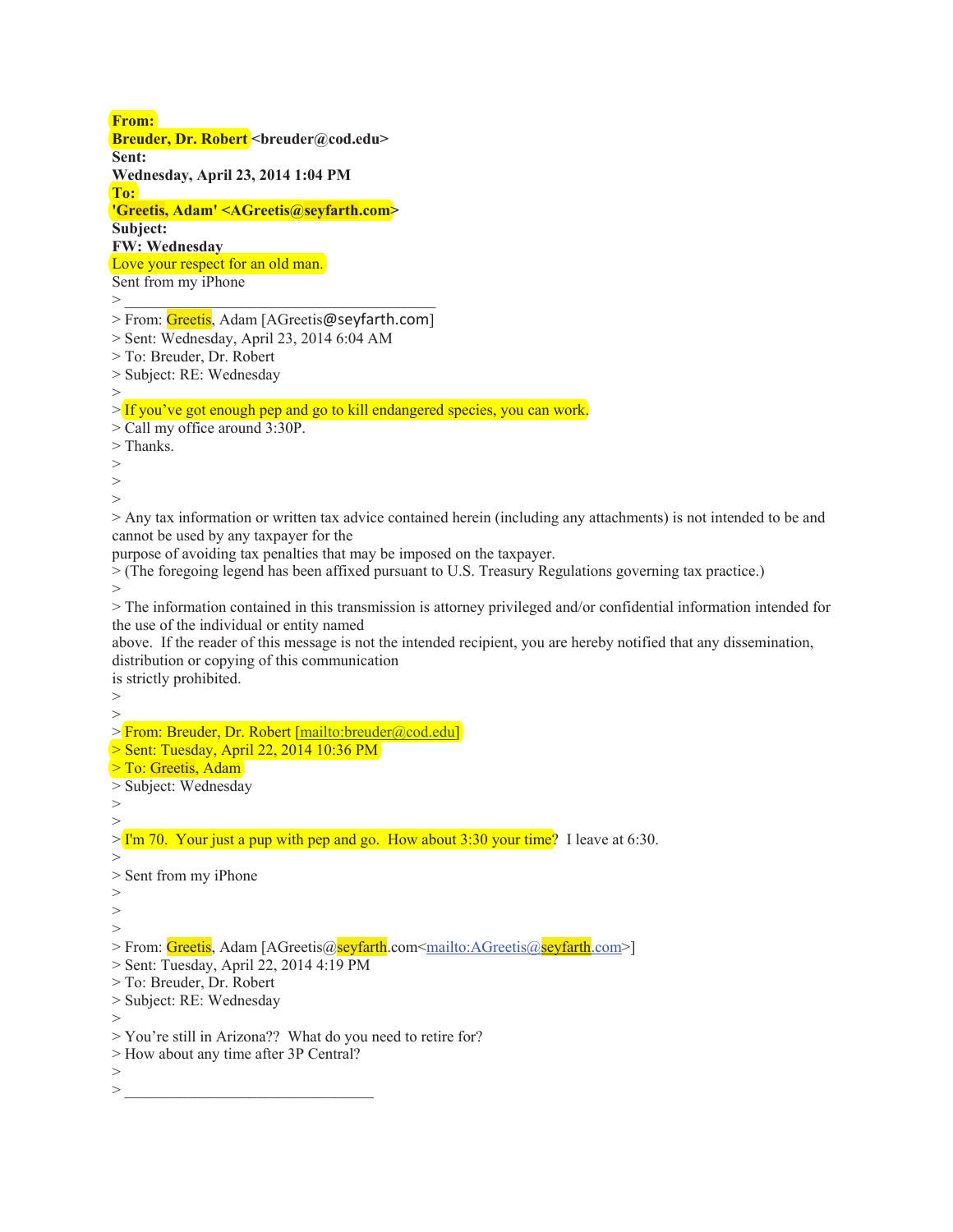(The foregoing legend has been affixed pursuant to U.S. Treasury Regulations governing tax practice.) The information contained in this transmission is attorney privileged and/or confidential information intended for the use of the individual or entity named above. If the reader of this message is not the intended recipient, you are hereby notified that any dissemination, distribution or copying of this communication is strictly prohibited. **From: Greetis, Adam <AGreetis@seyfarth.com> Sent: Friday, April 25, 2014 9:18 AM To: Vazquez, Res <rfv@franczek.com> Cc: Breuder, Dr. Robert <breuder@cod.edu> Subject: Proposed Term Sheet Attach: 17168889\_2\_Proposed Separation Retirement Arrangement for Dr. Breuder.pdf**  Res, We're attaching a one page proposed term sheet for Dr. Breuder's retirement from the College of DuPage. Please let us know if you have any questions and, otherwise, have a pleasant weekend. AG Adam Greetis Seyfarth Shaw LLP 131 South Dearborn Street, Suite 2400 Chicago, IL 60603-5577 (312) 460-5520 (direct) (312) 460-7520 (fax) (630) 291-4709 (cell)

Any tax information or written tax advice contained herein (including any attachments) is not intended to be and cannot be used by any taxpayer for the purpose of avoiding tax penalties that may be imposed on the taxpayer.

(The foregoing legend has been affixed pursuant to U.S. Treasury Regulations governing tax practice.) The information contained in this transmission is attorney privileged and/or confidential information intended for

the use of the individual or entity named above. If the reader of this

message is not the intended recipient, you are hereby notified that any dissemination, distribution or copying of this communication is strictly prohibited.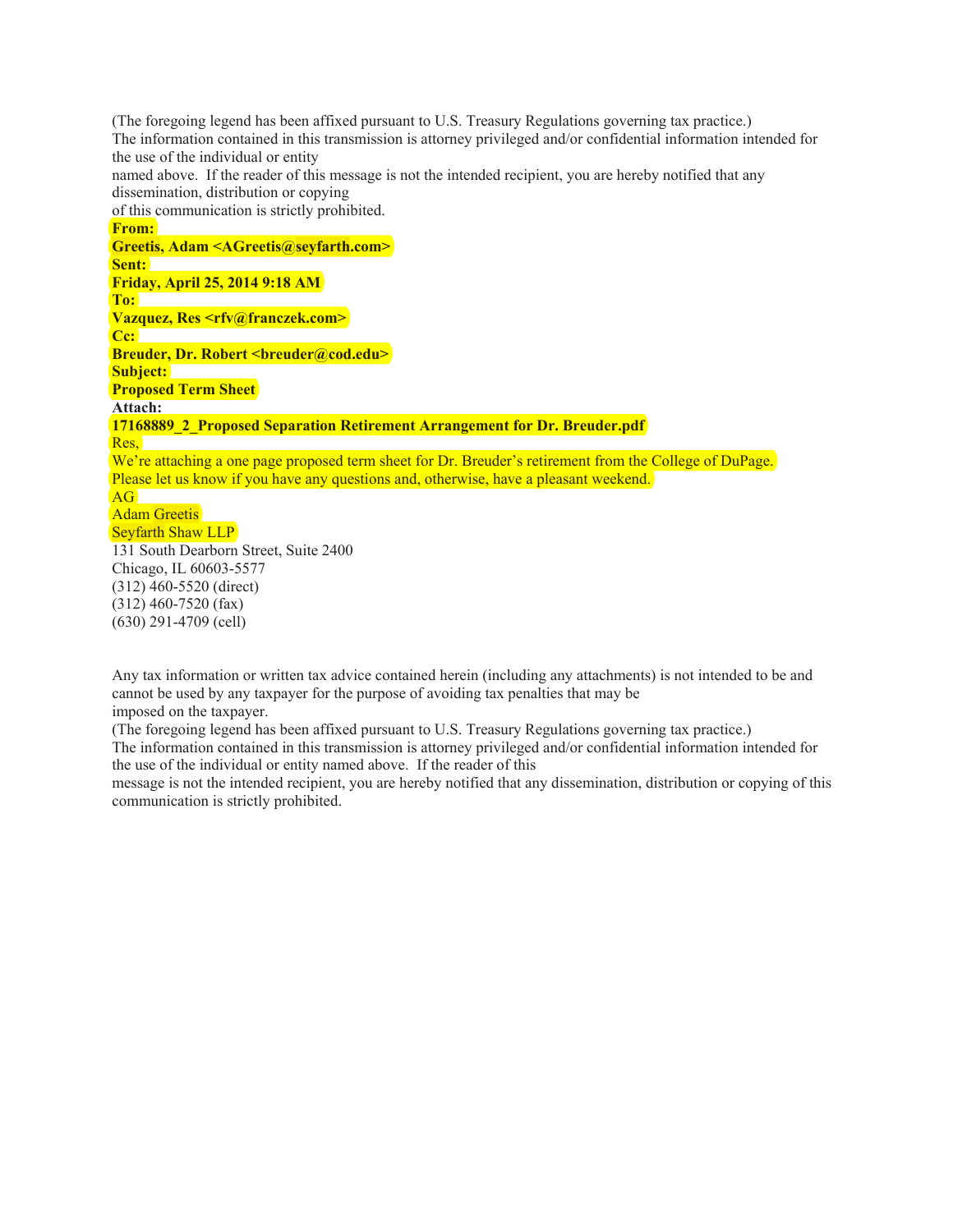**From: Breuder, Dr. Robert <breuder@cod.edu> Sent: Tuesday, May 20, 2014 9:54 AM To: 'Greetis, Adam' <AGreetis@seyfarth.com> Subject: Tuesday** Adam: She told me she has no issue with the proposal! She is supportive. It's timing with the Board. She wanted to get past this weeks Board meeting. If you talk to Res it would be for him to discuss strategy with Erin. Bob Sent from my iPhone **From:** Greetis, Adam [mailto:AGreetis@seyfarth.com] **Sent: Tuesday, May 20, 2014 9:42 AM To: Breuder, Dr. Robert Subject: RE: Tuesday** 

OK. But Erin was going to give us feedback before taking it to the Board. I'll check in with Rez this morning.

Any tax information or written tax advice contained herein (including any attachments) is not intended to be and cannot be used by any taxpayer for the purpose of

avoiding tax penalties that may be imposed on the taxpayer.

(The foregoing legend has been affixed pursuant to U.S. Treasury Regulations governing tax practice.)

The information contained in this transmission is attorney privileged and/or confidential information intended for the use of the individual or entity named above. If

the reader of this message is not the intended recipient, you are hereby notified that any dissemination, distribution or copying of this communication is strictly

prohibited.

**From:** Breuder, Dr. Robert [mailto:breuder@cod.edu]

**Sent: Tuesday, May 20, 2014 9:41 AM** 

**To: Greetis, Adam Subject: Tuesday** 

Adam: Nope. Probably Erin will take it to the Board in June. Thanks. Bob Sent from my iPhone On May 20, 2014, at 9:25 AM, "Breuder, Dr. Robert" <br/>breuder@cod.edu> wrote:

**From: Greetis, Adam [mailto:AGreetis@seyfarth.com] Sent: Tuesday, May 20, 2014 8:31 AM To: Robert L. Breuder (rlbreuder@gmail.com); Breuder, Dr. Robert Subject: Tuesday** 

Any word on your end?

Adam Greetis Seyfarth Shaw LLP 131 South Dearborn Street, Suite 2400 Chicago, IL 60603-5577 (312) 460-5520 (direct) (312) 460-7520 (fax) agreetis@seyfarth.com

Any tax information or written tax advice contained herein (including any attachments) is not intended to be and cannot be used by any taxpayer

for the purpose of avoiding tax penalties that may be imposed on the taxpayer.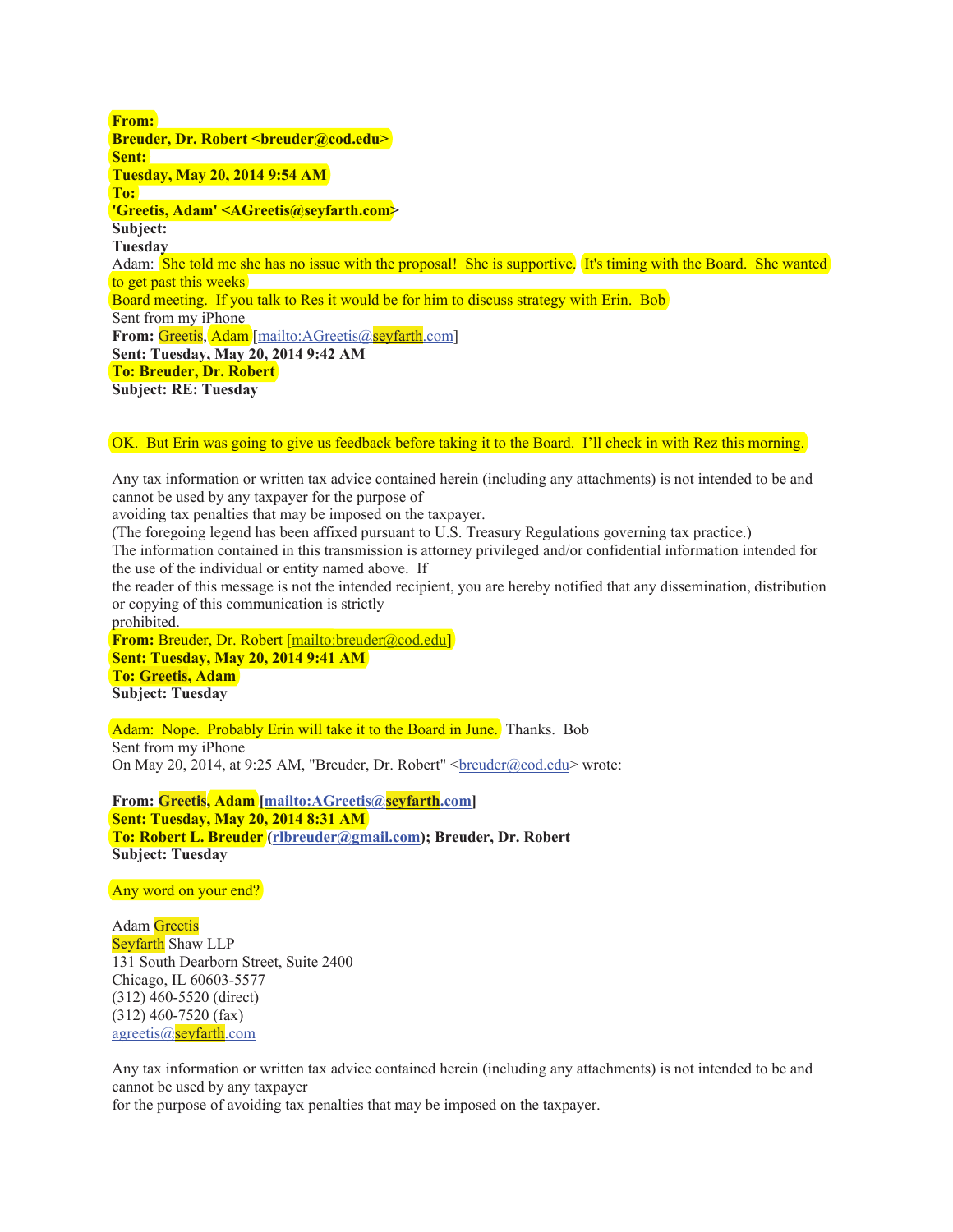**From: Greetis, Adam <AGreetis@seyfarth.com> Sent: Thursday, August 21, 2014 1:09 PM To: Breuder, Dr. Robert <breuder@cod.edu>; Robert L. Breuder (rlbreuder@gmail.com) Subject: Board Meeting Tonight**  Dr. Breuder, Res contacted me today. He explained that he and Erin would like to raise your term sheet with the Board. Res wanted me to confirm that that was OK. I assume that's OK with you but I wanted to talk to you first. Call me when you can. I have a 3P call but I'm otherwise available. AG **ADAM GREETIS ೦ SEYFARTH SHAW LLP 131 S. Dearborn, Suite 2400 ೦ Chicago, IL 60603-5577**  312-460-5520 (w)  $\bigotimes$  630-291-4709 (c) agreetis@seyfarth.com ೦ www.seyfarth.com

The information contained in this transmission is attorney privileged and/or confidential information intended for the use of the individual or entity named above. If the reader of this

message is not the intended recipient, you are hereby notified that any dissemination, distribution or copying of this communication is strictly prohibited.